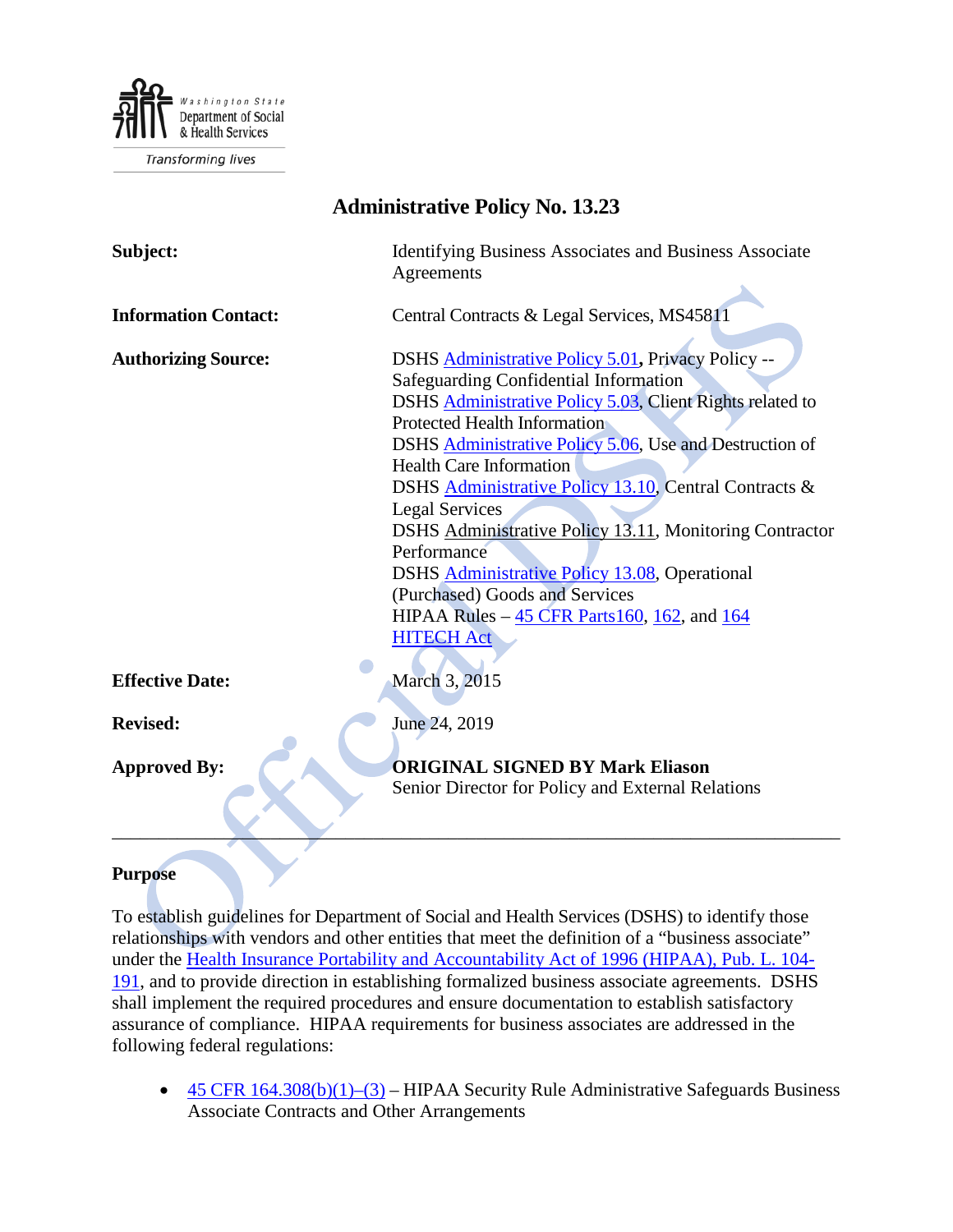- [45 CFR 164.314](http://www.ecfr.gov/cgi-bin/text-idx?SID=b0e39572dfe4b77efd00a2eb9da886f1&node=se45.1.164_1314&rgn=div8) HIPAA Security Rule Organizational Requirements Business Associate Contracts or Other Arrangements
- 45 CFR  $164.502(e)(1)$  HIPAA Privacy Rule Uses and Disclosures of Protected Health Information: General Rules – Disclosures to Business Associates
- [45 CFR 164.504](http://www.ecfr.gov/cgi-bin/text-idx?SID=b0e39572dfe4b77efd00a2eb9da886f1&node=se45.1.164_1504&rgn=div8) HIPAA Privacy Rule Uses and Disclosures: Organizational Requirements

These regulations define the concept of a business associate relationship and outline the required elements to be included in a business associate agreement. This policy, and any procedures or guidelines referenced, is intended for internal use only. This policy is not intended, nor can it be relied upon, to create any substantive or procedural rights enforceable by any party involved in matters with DSHS.

### **Background**

HIPAA requires that all organizations subject to its provisions prevent unauthorized access to "protected health information" or PHI. PHI includes patients' or clients' names, addresses, and all information pertaining to their health and payment records. HIPAA, as amended by the Health Information Technology for Economic and Clinical Health Act, and as incorporated in the American Recovery and Reinvestment Act of 2009 ("HITECH"), has a number of components including the Standards for Privacy of Individually Identifiable Health Information (the "Privacy Rule"), Notification in the Case of Breach of Unsecured Protected Health Information ("Breach Notification Rule"), and the Security Standards for the Protection of Electronic Protected Health Information (the "Security Rule") found at Title 45, [Parts 160](http://www.ecfr.gov/cgi-bin/text-idx?SID=b0e39572dfe4b77efd00a2eb9da886f1&node=pt45.1.160&rgn=div5) and [164](http://www.ecfr.gov/cgi-bin/text-idx?SID=b0e39572dfe4b77efd00a2eb9da886f1&node=pt45.1.164&rgn=div5) of the Code of Federal Regulations (CFRs). Collectively, these regulations are referred to in this policy as the HIPAA Rules. HITECH requirements were implemented by the U.S. Department of Health and Human Services via the Omnibus Rule, which became effective on September 23, 2013.

The HIPAA rules apply to "covered entities" and "business associates," as those terms are defined by [45 CFR 160.103.](http://www.ecfr.gov/cgi-bin/text-idx?SID=514bad6e2f27a42e8e07ea6c66db3592&node=se45.1.160_1103&rgn=div8) Individuals, organizations, and agencies that meet the definition of a covered entity under HIPAA must comply with the requirements of the rules to protect the privacy and security of health information and must provide individuals with certain rights with respect to their health information. If a covered entity engages a business associate to help it carry out its health care activities and functions, the covered entity must have a written business associate contract with the business associate that establishes specifically what the business associate has been engaged to do and requires the business associate to comply with the Rules' requirements to protect the privacy and security of protected health information. In addition to these contractual obligations, business associates are directly liable for compliance with certain provisions of the HIPAA Rules.

The HIPAA Privacy Rule provides federal protections for individually identifiable health information held by covered entities and their business associates and gives individuals a number of rights with respect to that information. At the same time, the Privacy Rule is balanced so that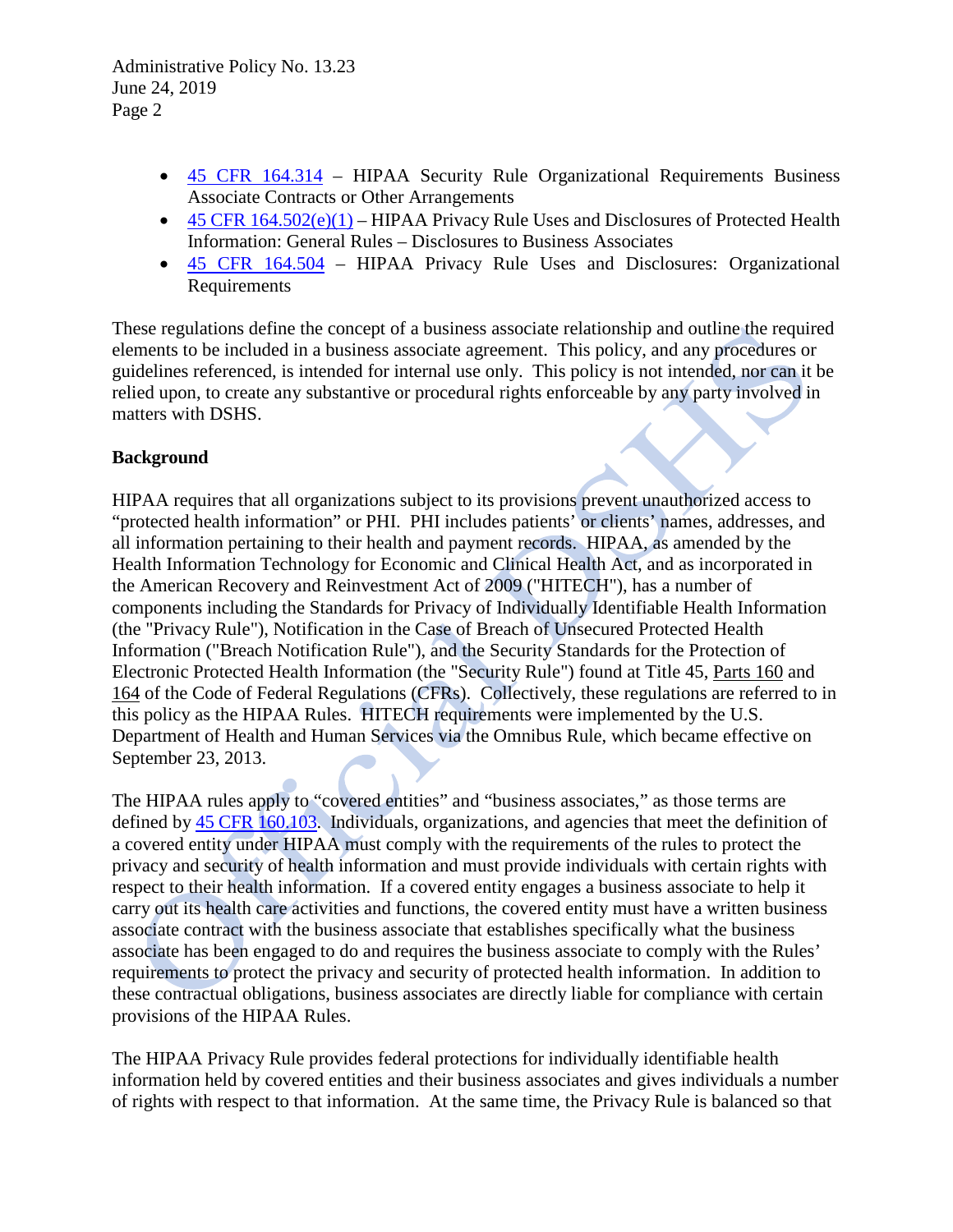it permits the disclosure of health information needed for patient and client care and other important purposes.

The Security Rule specifies a series of administrative, physical, and technical safeguards for covered entities and their business associates to use to assure the confidentiality, integrity, and availability of electronic protected health information. Complete compliance with HIPAA rules requires implementation of security measures. Please refer to the DSHS [Information Security](http://ishare.dshs.wa.lcl/Security/Manuals/Pages/default.aspx)  [Standards Manual,](http://ishare.dshs.wa.lcl/Security/Manuals/Pages/default.aspx) DSHS [Information Security Procedures Manual,](http://ishare.dshs.wa.lcl/Security/Manual/DSHS_IT_Sec_Proc.pdf) and DSHS [Administrative](http://one.dshs.wa.lcl/Policies/Administrative/DSHS-AP-05-01.pdf)  [Policy 5.01](http://one.dshs.wa.lcl/Policies/Administrative/DSHS-AP-05-01.pdf) regarding required security measures for protected health information within the Department.

If an entity does not meet the definition of a covered entity or business associate, it does not have to comply with the HIPAA rules. See definitions of "business associate" and "covered entity" at [45 CFR 160.103.](http://www.ecfr.gov/cgi-bin/text-idx?SID=514bad6e2f27a42e8e07ea6c66db3592&node=se45.1.160_1103&rgn=div8) Refer to Appendices 1 and 2 of this administrative policy for guidance in determining who is and who is not a DSHS "business associate."

#### **Scope**

This policy applies to all health care components of DSHS involved with external entities meeting the definition of "business associate." DSHS is a hybrid covered entity which has designated certain programs within the administrations and divisions as health care components as provided in DSHS [Administrative Policy 5.01.](http://one.dshs.wa.lcl/Policies/Administrative/DSHS-AP-05-01.pdf) DSHS health care components are listed on th[e DSHS website.](https://www.dshs.wa.gov/sites/default/files/FSA/forms/pdf/03-387add.pdf) As a hybrid covered entity, only DSHS health care components are subject to the HIPAA rules. Areas that are deemed non health care components are not subject to the HIPAA rules.

The health care components of DSHS are required to sign business associate agreements with certain organizations and individuals with whom they share protected health information. Business associates are outside organizations, entities, and individuals who perform some function or service for the health care components that requires them to have access to our client's protected health information.

### **Definitions**

**Agency contracts database (ACD).** The ACD is the system used by DSHS for producing, tracking, and monitoring all DSHS personal service, client service, purchased service, interlocal (interagency) and intergovernmental contracts and agreements. See DSHS [Administrative Policy](http://one.dshs.wa.lcl/Policies/Administrative/DSHS-AP-13-10.pdf)  [13.10.](http://one.dshs.wa.lcl/Policies/Administrative/DSHS-AP-13-10.pdf)

**Business associate (BA):** A person who, on behalf of DSHS other than in the capacity of a member of the workforce, performs a function or activity involving the use or disclosure of Protected Health Information (PHI) to carry out essential functions or perform services for DSHS. "Business Associates" include subcontractors who create, receive, maintain or transmit PHI on behalf of a primary Business Associate.

**Business associate agreement (BAA):** Under the HIPAA Privacy and Security Rules, a legally binding agreement entered into by a covered entity and business associate that establishes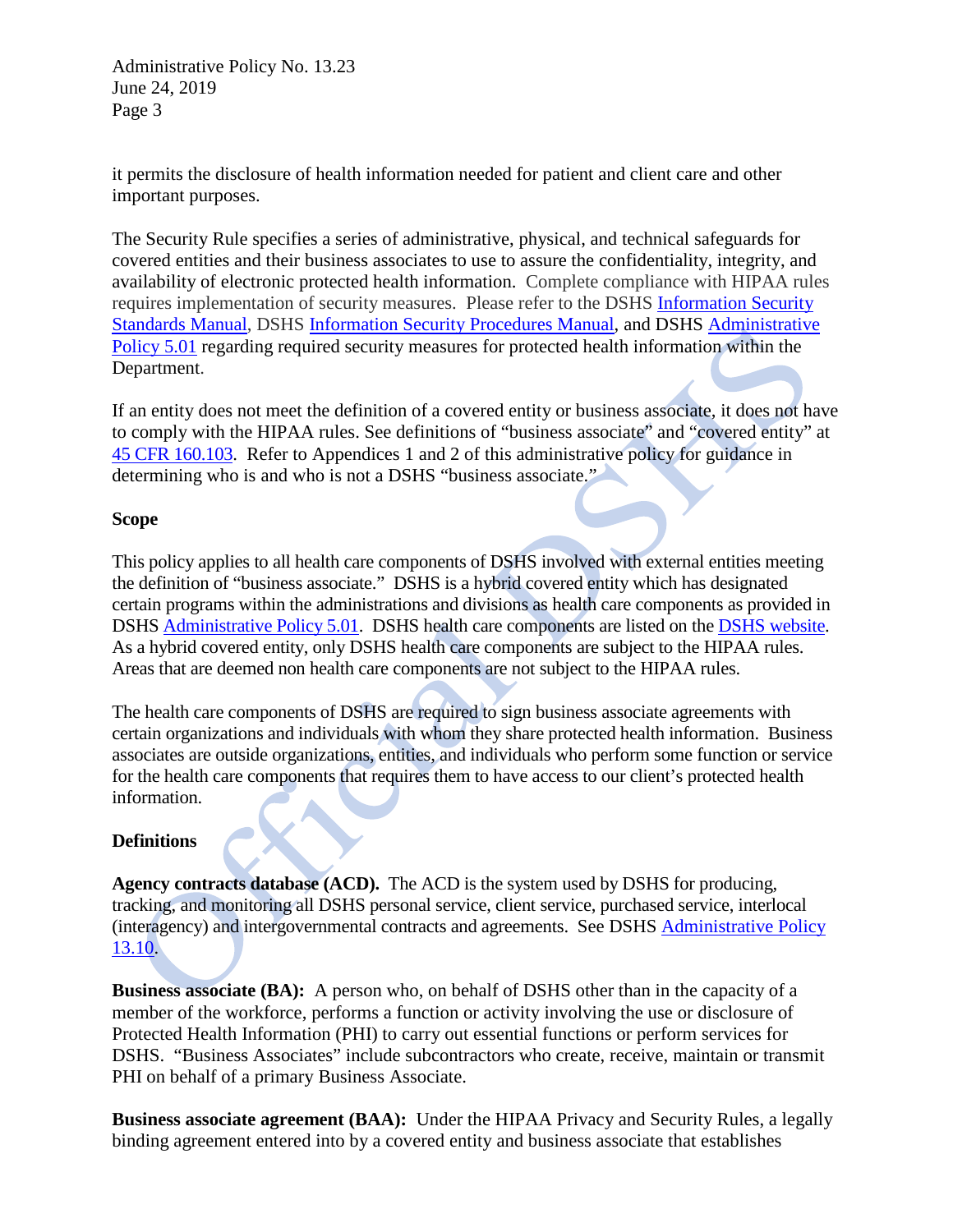permitted and required uses and disclosures of protected health information (PHI), provides obligations for the business associate to safeguard the information and to report any uses or disclosures not provided for in the agreement, and may require termination if violated.

**Business associate organizational units (BAOU):** BAOU's are internal to DSHS and perform the department's daily activities that relate to providing health care. These activities must relate to covered functions. Some examples of covered functions include: conducting quality assessment and improvement activities; case management and care coordination; contacting of health care providers and patients or clients with information about treatment alternatives; legal, actuarial, accounting, consulting, data aggregation, management administrative, accreditation, or financial services; and other activities relating to the creation, renewal or replacement of a contract of health insurance or health benefits.

**Central contracts and legal services (CCLS).** CCLS means the statewide DSHS headquarters contracting office in the services and enterprise support administration.

**Contract manager.** The contract manager is the individual assigned in the ACD as the person primarily responsible for the day-to-day management activities related to contracting out services, including contractor screening, contractor selection, contract preparation, and monitoring contractor performance. See DSHS [Administrative Policy 13.10.](http://one.dshs.wa.lcl/Policies/Administrative/DSHS-AP-13-10.pdf)

**Covered entity:** A covered entity is a health plan, a health care clearinghouse, or a health care provider. A health care provider is a covered entity if it transmits information electronically in conjunction with a HIPAA standard transaction (see [45 CFR 160.103\)](http://www.ecfr.gov/cgi-bin/text-idx?SID=514bad6e2f27a42e8e07ea6c66db3592&node=se45.1.160_1103&rgn=div8). DSHS is a hybrid covered entity that has designated programs as health care components within the administrations and divisions as provided on the [DSHS Website.](https://www.dshs.wa.gov/sites/default/files/FSA/forms/pdf/03-387add.pdf) As a hybrid covered entity only its [Health Care Components](https://www.dshs.wa.gov/sites/default/files/FSA/forms/pdf/03-387add.pdf) are subject to the HIPAA rules.

**Electronic protected health information (ePHI):** Any individually identifiable health information protected by HIPAA that is transmitted by or stored in electronic media.

**Health care component (HCC):** A component or combination of components of a hybrid covered entity designated by the hybrid covered entity as a health plan, a covered health care provider, or both. This includes the business associate organizational units (defined above).

**HIPAA:** The Health Insurance Portability and Accountability Act of 1996, 42 USC 1320d et seq. To implement HIPAA, the U.S. Department of Health and Human Services Office for Civil Rights (OCR) has adopted the HIPAA Privacy Rule, Security Rule, and Breach Notification Rule.

**HIPAA Rules:** References to the "HIPAA Rules" mean the rules that OCR enforces and includes the HIPAA Privacy Rule, for protecting the privacy of individually identifiable health information; the HIPAA Security Rule, setting national standards for the security of electronic protected health information; the HIPAA Breach Notification Rule, requiring covered entities and business associates to provide notification following a breach of unsecured PHI; and the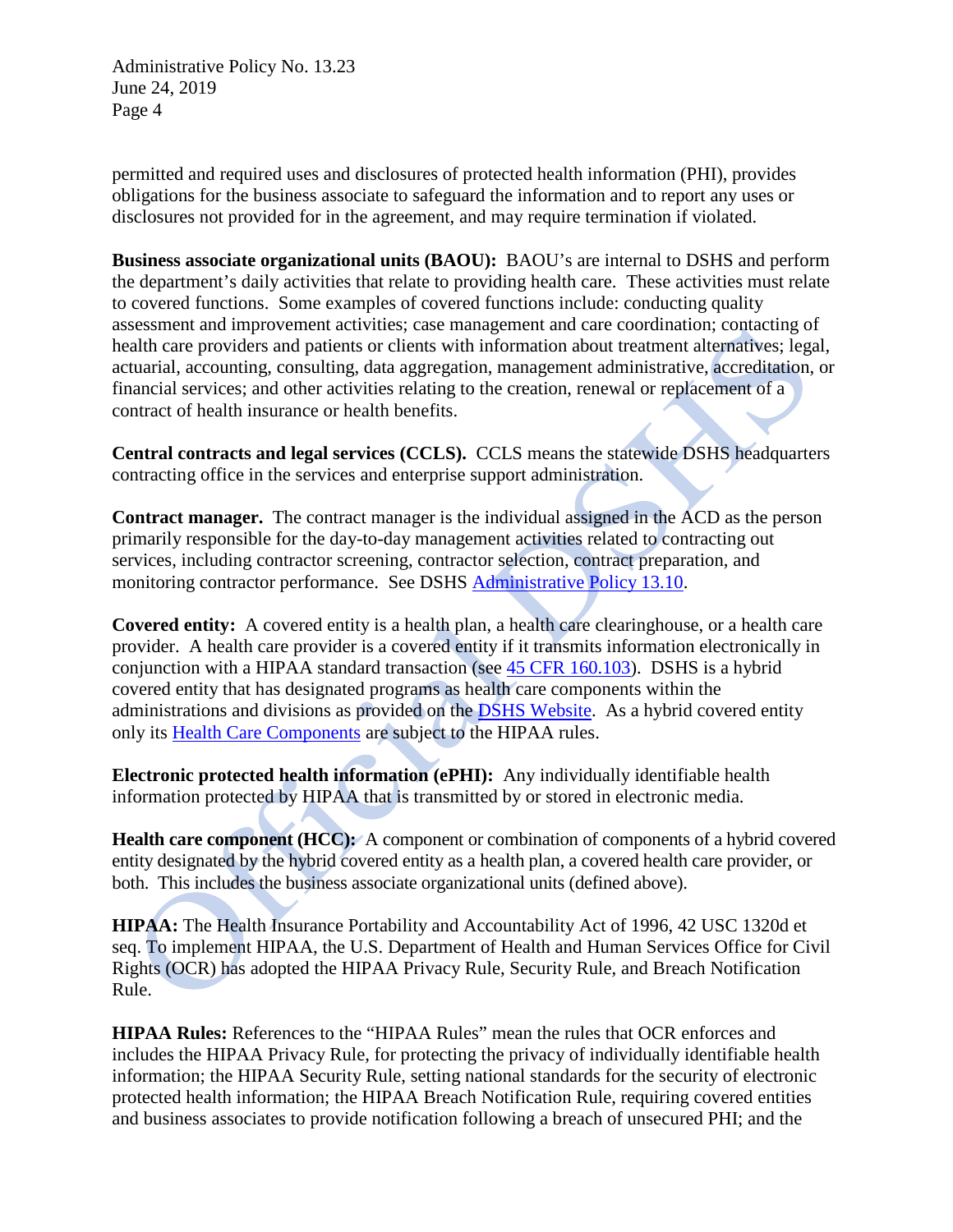confidentiality provisions of the Patient Safety Rule, protecting identifiable information being used to analyze patient safety events and improve patient safety.

**Hybrid covered entity:** A single legal entity that is a covered entity whose business activities include both covered and non-covered functions; and that designates HCCs in accordance with the Privacy Rule. See [45 CFR 164.103](http://www.ecfr.gov/cgi-bin/text-idx?SID=b0e39572dfe4b77efd00a2eb9da886f1&node=pt45.1.164&rgn=div5) and .105. DSHS is a hybrid covered entity under the HIPAA Privacy Rule.

**Key contract coordinator.** Key contract coordinator means the individual(s) designated by the division director responsible for contracting in a given Administration to be the liaison between the administration and CCLS. The key contract coordinator has specific, direct responsibilities for DSHS contracting processes that are identified in DSHS [Administrative Policy 13.10.](http://one.dshs.wa.lcl/Policies/Administrative/DSHS-AP-13-10.pdf)

**Non-health care component (Non-HCC):** A component or combination of components of a hybrid covered entity that is not subject to HIPAA Rules.

**Organized health care arrangement (OHCA):** An arrangement or relationship recognized in the HIPAA Privacy Rule that allows two or more covered entities who participate in joint activities to share protected health information (PHI) about their patients or clients in order to manage and benefit their joint operations.

**Protected health information (PHI):** Individually identifiable health information about a client that is transmitted or maintained by a DSHS health care component in any form or medium. PHI includes demographic information that identifies the individual or about which there is reasonable basis to believe can be used to identify the individual. Individually identifiable health information in DSHS records about an employee or others who are not clients is not protected health information. See DSHS [Administrative Policy 5.03](http://one.dshs.wa.lcl/Policies/Administrative/DSHS-AP-05-03.pdf) for provisions relating only to PHI of clients.

### **Required Procedures:**

- **1.** The responsibilities related to the management of BA relationships and agreements for health care components and business associate organizational units are delegated as follows:
	- a. **Central contracts & legal services (CCLS).** CCLS is responsible for drafting and keeping up to date the DSHS standard BA language. CCLS is also responsible for determining exceptions to the standard business associate language.
	- b. **Chief information security officer.** The chief information security officer is responsible for approving any exceptions to DSHS standard data security requirements language. See [Information Security Policy Manual, Section 3.2.4.](http://ishare.dshs.wa.lcl/Security/Manuals/Standards/Pages/GeneralProtectionRequirements.aspx)
	- c. **Programs.** Contract managers and key contract coordinators are responsible for ensuring appropriate data security requirements language is also included in any contract that includes business associate language.
	- d. **Privacy officer.** The privacy officer may be consulted regarding use of, and requested exceptions to, the DSHS standard business associate language.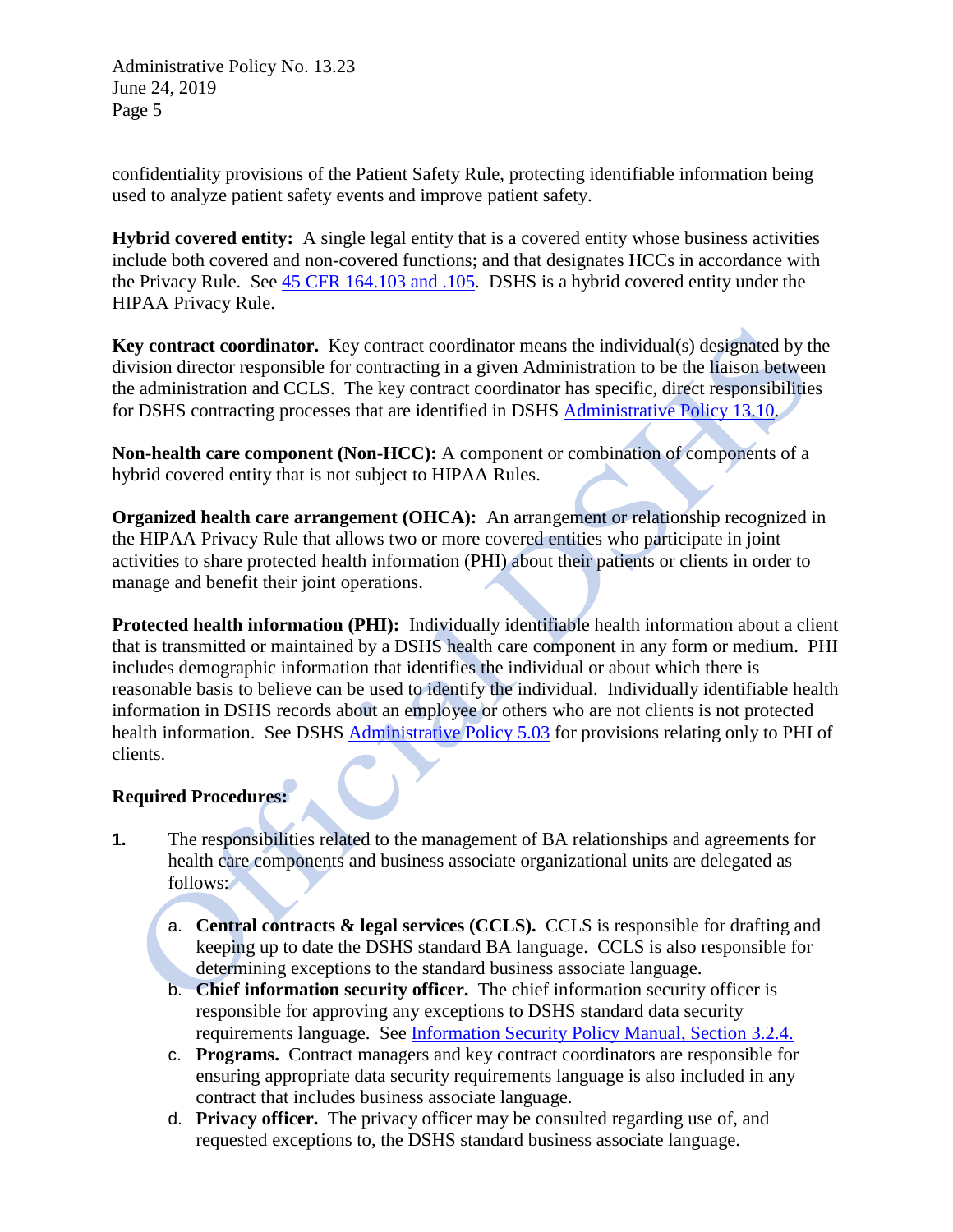- **2.** Contract managers and key contract coordinators are responsible for facilitating the assessment of all DSHS contract relationships to determine whether the contractual relationship meets the criteria for a HIPAA business associate agreement (See Appendix 1 for general guidance as to types of vendors and businesses that would or would not be considered business associates). The following criteria define a Business Associate under HIPAA:
	- a. The vendor or business' staff members are not members of the Department's workforce.
	- b. The vendor or business is doing something on behalf of the Department;
	- c. That "something" involves either the use, or disclosure of PHI, or both.
	- d. Note that there are certain disclosures to vendors and businesses that do not require establishment of a BAA (see  $45$  CFR  $164.502(e)(1)$ ). These disclosures include:
		- (1) Disclosures by a covered entity to a health care provider concerning the treatment of the individual;
		- (2) Disclosures by a group health plan or a health insurance issuer or HMO with respect to a group health plan to the plan sponsor, to the extent that the requirements of [45 CFR 164.504\(f\)](http://www.ecfr.gov/cgi-bin/text-idx?SID=b38f403f2568da3d8e10ad6a365c74ab&node=pt45.1.164&rgn=div5#se45.1.164_1504) apply and are met; or
		- (3) Uses or disclosures by a health plan that is a government program providing public benefits, if eligibility for, or enrollment in, the health plan is determined by an agency other than the agency administering the health plan, or if the PHI used to determine enrollment or eligibility in the health plan is collected by an agency other than the agency administering the health plan, and such activity is authorized by law, with respect to the collection and sharing of individually identifiable health information for the performance of such functions by the health plan and the agency other than the agency administering the health plan.
- **3.** Contract managers and key contract coordinators should determine the need for BAAs through:
	- a. Mapping the flow of PHI and identifying where PHI is used or disclosed or created by external entities.
	- b. Reviewing contract documents and identifying where PHI is disclosed to external entities.
	- c. Assessing new contractor or vendor business arrangements to determine if PHI will be used or disclosed, documenting these decisions using the checklist in Appendix 2 and retaining such documentation in the contract file.
	- d. Consultation with CCLS as needed.
- **4.** When it has been determined that a BA arrangement exists, the contract manager and key contract coordinator must ensure a BAA is entered into using the DSHS standard BA language developed and maintained by CCLS. The contract manager and key contract coordinator must ensure the contract includes the preapproved HIPAA compliance language by selecting the appropriate "HIPAA" designated contract code in the ACD at the time the contract is created. If a service or purchase is being made under a Department of Enterprise Services (DES) master contract under circumstances that amount to a BA arrangement, either the ordering document must include the appropriate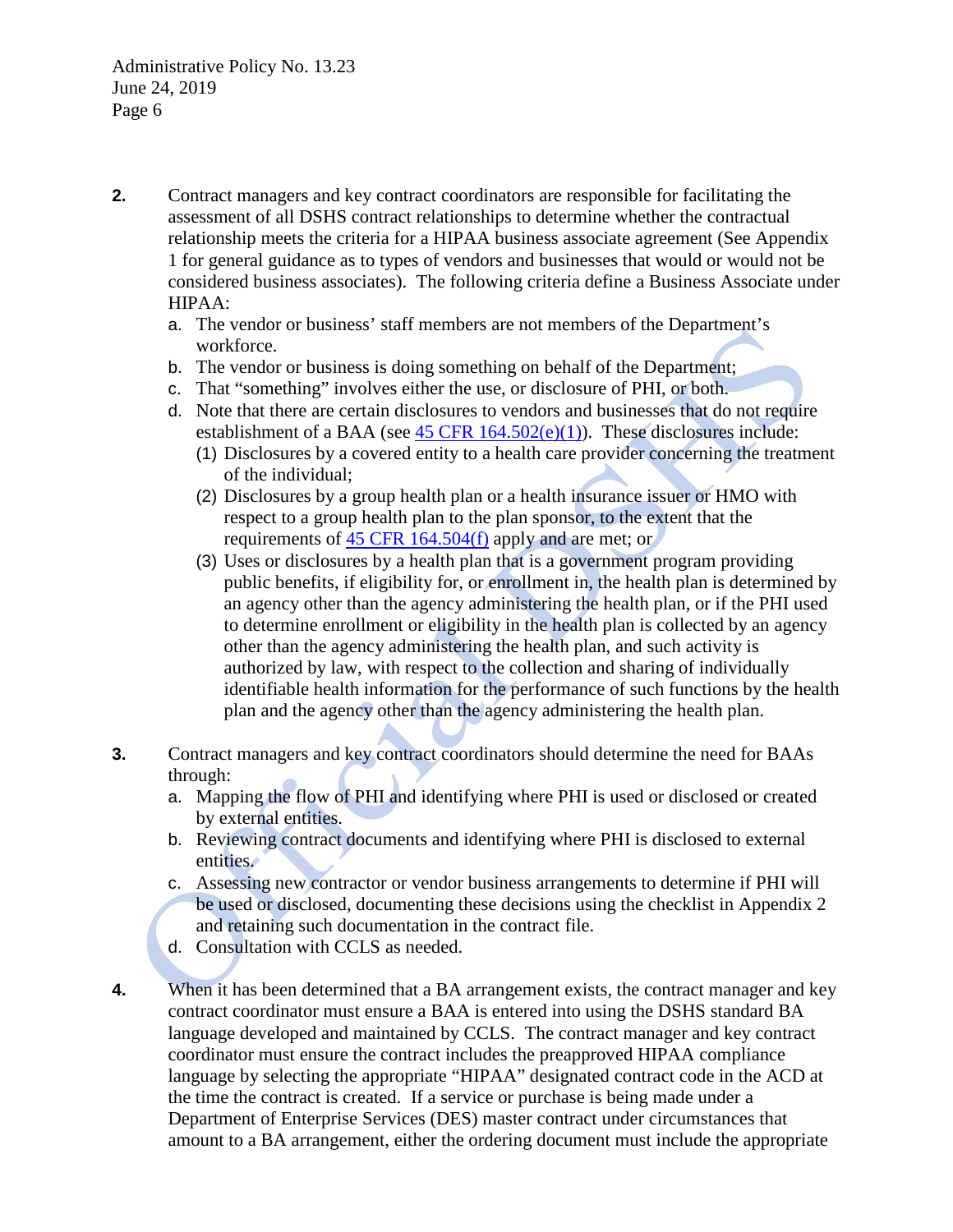BA language, or a separate standalone BAA must be entered into with the vendor or contractor.

- **5.** Due to HIPAA compliance tracking requirements, simply attaching a BAA to a contract as an exhibit is not a satisfactory method of meeting the requirements of this policy. If it is not possible to include the BAA by selecting the "HIPAA" designated contract code in the ACD at the time of contract creation (e.g., if entering into an interlocal agreement using the other party's form of agreement or some other form of "outside the agency" contract), DSHS must execute a separate [standalone BAA](http://one.dshs.wa.lcl/FS/OSS/CCS/CCS%20Group%20Picture/Sample%20Standalone%20Business%20Associate%20Agreement.docx) with the vendor or contractor and that BAA must be separately recorded in the ACD.
- **6.** If a business associate reports privacy breaches or security incident events as required by the agreement, please refer to DSHS [Administrative Policy 5.01](http://one.dshs.wa.lcl/Policies/Administrative/DSHS-AP-05-01.pdf) (Safeguarding Confidential Information).
- **7.** All DSHS business associate agreements must be maintained in the ACD as required by DSHS [Administrative Policy 13.10.](http://one.dshs.wa.lcl/Policies/Administrative/DSHS-AP-13-10.pdf)
- **8.** All BAA documentation shall be maintained for a period of six years beyond the date the BA relationship is terminated. See [chapter 40.14 RCW](http://app.leg.wa.gov/rcw/default.aspx?cite=40.14) for the applicable records retention requirements.
- **9.** The BAA shall be effective for the length of the relationship between DSHS and the BA organization, unless otherwise terminated under the provisions outlined in the agreement.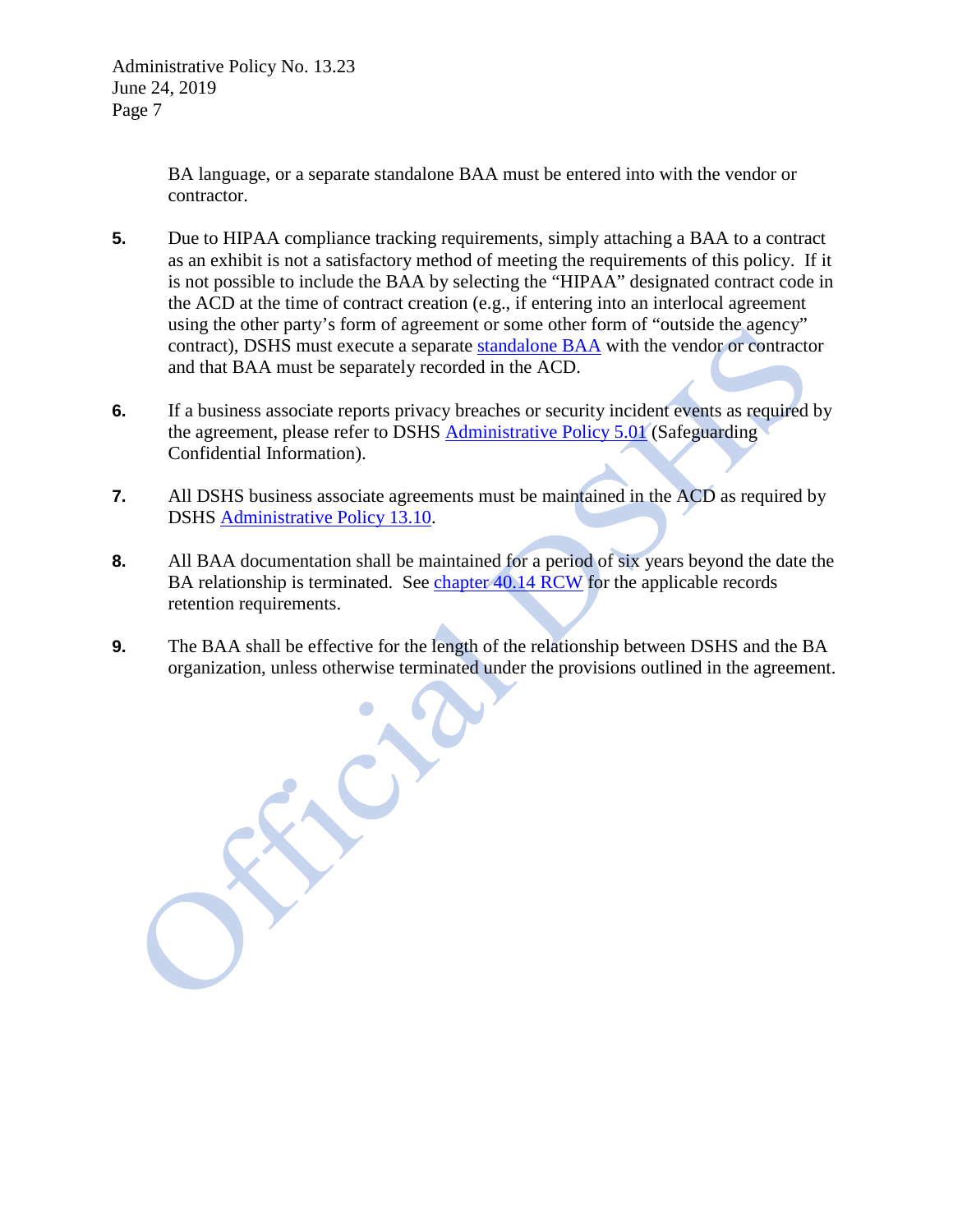### APPENDIX 1: Examples of Business Associates

#### **EXAMPLES OF BUSINESS ARRANGEMENTS THAT MAY INVOLVE DISCLOSURE OF PHI & REQUIRE BA AGREEMENTS/HIPAA LANGUAGE** Τ

| Accrediting/Licensing Agencies (JCAHO)        | Payer-Provider Contracts (Provider for Health       |
|-----------------------------------------------|-----------------------------------------------------|
| <b>Accounting Consultants/Vendors</b>         | Plan)                                               |
| <b>Actuarial Consultants/Vendors</b>          | <b>Physician Billing Services</b>                   |
| <b>Agents/Contractors Accessing PHI</b>       | Physician Contracts                                 |
| (Consultants)                                 | <b>Practice Management Consultants/Vendors</b>      |
| Application Service Providers (i.e.,          | <b>Professional Services Contracts</b>              |
| prescription mgmt.)                           | <b>Quality Assurance Consultants/Vendors</b>        |
| Attorneys/Legal Counsel                       | <b>Radiology Services Contracts</b>                 |
| Auditors                                      | <b>Record Copying Service Vendor Contracts</b>      |
| <b>Benchmarking Organizations</b>             | <b>Record Storage Vendors</b>                       |
| <b>Benefit Management Organizations</b>       | <b>Release of Information Service Vendor</b>        |
| Claims Processing/Clearinghouse Agency        | Contracts                                           |
| Contracts                                     | <b>Repair Contractors of Devices Containing PHI</b> |
| <b>Coding Vendor Contracts</b>                | Revenue Enhancement/DRG Optimization                |
| <b>Collection Agency Contracts</b>            | Contracts                                           |
| <b>Computer Hardware Contracts</b>            | <b>Risk Management Consulting Vendor Contracts</b>  |
| <b>Computer Software Contracts</b>            | <b>Shared Service/Joint Venture Contracts with</b>  |
| <b>Consultants/Consulting Firms</b>           | Other Healthcare Organizations                      |
| Data Analysis Consultants/Vendors             | <b>Statement Outsource Vendors</b>                  |
| Data Warehouse Contracts                      | Telemedicine Program contracts                      |
| <b>Emergency Physician Services Contracts</b> | Third Party Administrators                          |
| <b>Hospitalist Contracts</b>                  | <b>Transcription Vendor Contracts</b>               |
| Insurance Contracts (Coverage for Risk,       | Waste Disposal Contracts (Hauling, Shredding,       |
| Malpractice, etc.)                            | $etc.$ )                                            |
| <b>Interpreter Services Contracts</b>         |                                                     |
| <b>IT/IS Vendors</b>                          |                                                     |
| <b>Legal Services Contracts</b>               | <b>Health Plan Relationships:</b>                   |
| <b>Medical Staff Credentialing Software</b>   | <b>Pharmaceutical Benefits Management Contracts</b> |
| Contracts                                     |                                                     |
| <b>Microfilming Vendor Contracts</b>          | <b>Preauthorization Management Contracts</b>        |
| <b>Optical Disc Conversion Contracts</b>      | <b>Case Management Contracts</b>                    |
| <b>Pathology Services Contracts</b>           |                                                     |
| <b>Paper Recycling Contracts</b>              | Third Party Administrator (TPA) Contracts           |
| <b>Patient Satisfaction Survey Contracts</b>  | <b>Wellness Promotion Contracts</b>                 |
|                                               |                                                     |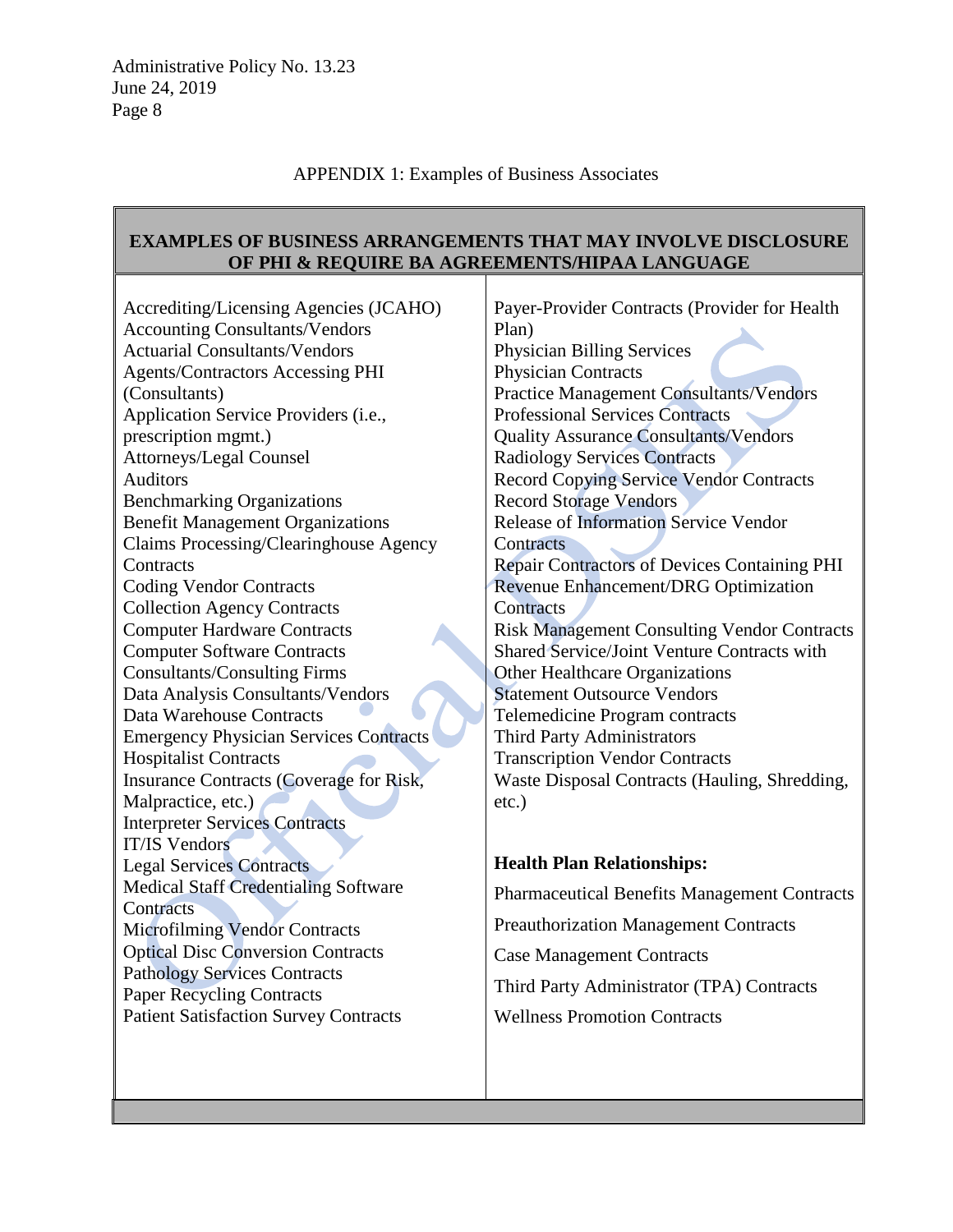## **EXAMPLES OF BUSINESS ARRANGEMENTS THAT MAY INVOLVE DISCLOSURE OF PHI & REQUIRE BA AGREEMENTS/HIPAA LANGUAGE EXAMPLES OF ARRANGEMENTS THAT ARE USUALLY NOT BUSINESS ASSOCIATE RELATIONSHIPS AND MAY NOT REQUIRE BA AGREEMENTS/HIPAA LANGUAGE**

| <b>Banks Processing Credit Card Payments</b>    | Members of the Organization's Workforce             |
|-------------------------------------------------|-----------------------------------------------------|
| <b>Blood Bank/Red Cross (Provider)</b>          | <b>Organ Procurement Organizations</b>              |
| <b>Clinics (Provider Relationships)</b>         | <b>Nursing Homes</b>                                |
| <b>Courier Services Delivering Specimens</b>    | Rental Employee Agencies (No PHI Shared -           |
| Device Manufacturers that Require PHI to        | <b>Employees Need Privacy Training)</b>             |
| Produce Pacemakers, hearing aids, glasses, etc. | Repair Contractors (Maintenance, Copy               |
| (Treatment)                                     | Machine, Plumbing, Electricity, etc. - No PHI       |
| <b>Cleaning/Janitorial Services</b>             | involved)                                           |
| Durable Medical Equipment (DME) for             | <b>School Health Nurses</b>                         |
| <b>Treatment Purposes</b>                       | <b>Supply Services</b>                              |
| Educational/School Programs (Student Privacy    | <b>Support Services Agreements for</b>              |
| <b>Education Required as Workforce Member)</b>  | <b>Supplies/Treatment Purposes</b>                  |
| <b>Health Plans Contracting With Network</b>    | <b>Tissue Banks</b>                                 |
| Providers (Covered Entity to Covered Entity)    | USPS, FedEx, and Other Common Carriers              |
| Health Plans for Purposes of Payment            | <b>Volunteers (Board Members, Ethics Committee)</b> |
| Hospitals                                       | Members, Institutional Review Board, etc.)          |
| Housekeeping/Environmental Services             |                                                     |
| (Incidental Exposure)                           |                                                     |
| <b>Infusion Provider for Treatment</b>          |                                                     |
| Members of an Affiliated Covered Entity         |                                                     |
| Members of the Organization's Organized         |                                                     |
| Health Care Arrangement (OHCA)                  |                                                     |
| Pharmacy (Healthcare Provider/Treatment)        |                                                     |
| Providers (Involved in Care, Treatment, or      |                                                     |
| Services to DSHS Clients)                       |                                                     |
|                                                 |                                                     |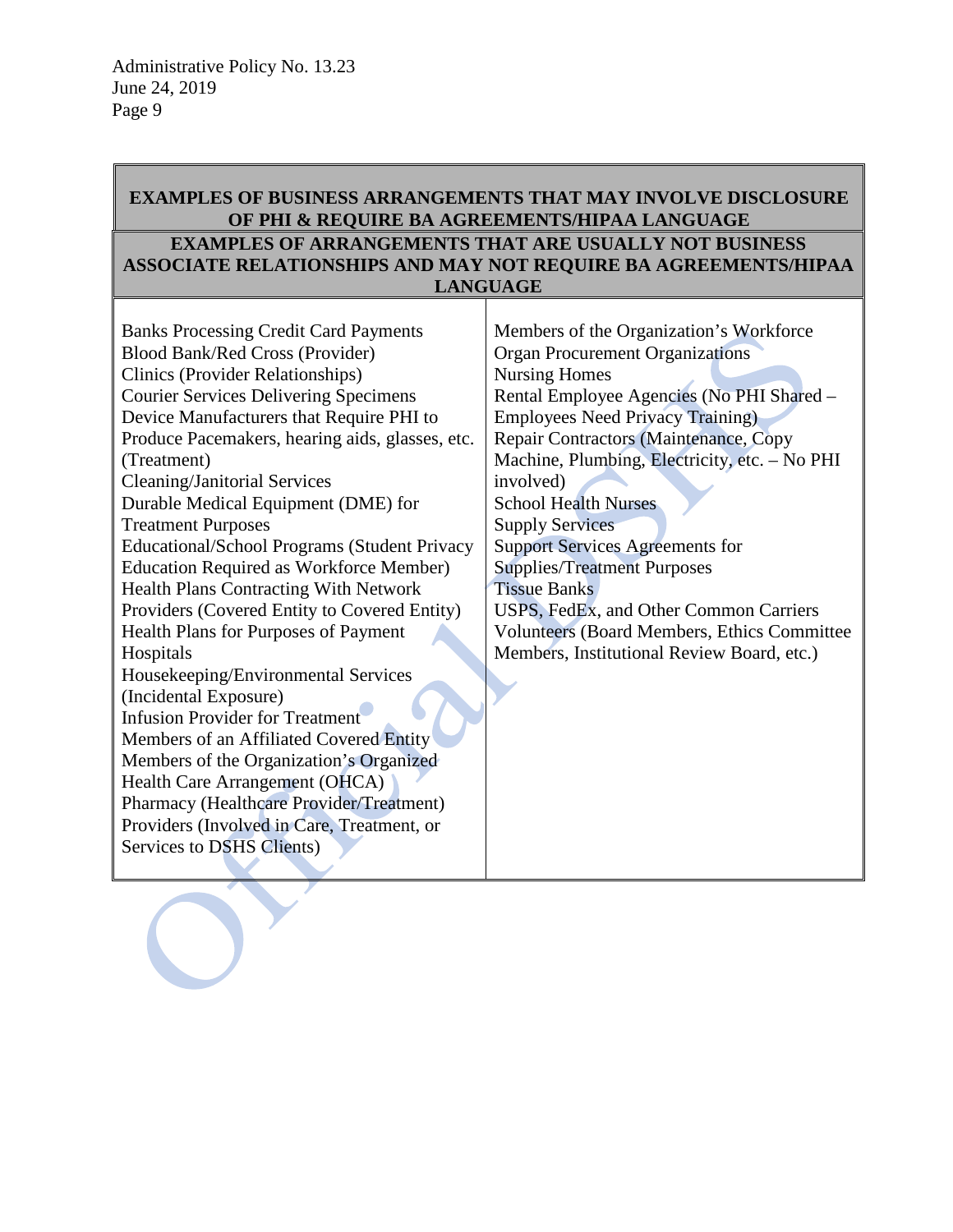### APPENDIX 2: CHECKLIST FOR DETERMINING BUSINESS ASSOCIATES **CHECKLIST FOR DETERMINING BUSINESS ASSOCIATES**

| <b>ACD Contract Number:</b> |  |
|-----------------------------|--|
| Date Signed:                |  |
| Reviewer:                   |  |

Common examples of business associate relationships include:

- Coding and billing provider
- Waste disposal and recycling company
- Medical transcription service
- Microfilm, optical disk conversion provider (or any other archiving)
- Clearinghouse
- Billing company
- Insurance broker or insurance company
- Records management company (storage and reproduction)
- Temporary staffing agency
- Software and hardware provider who accesses PHI for installation, maintenance and support services
- Implant vendor
- Other medical/surgical vendor with representatives on site who perform a function or activity for or on behalf of DSHS.
- On-site service provider for medical equipment/instrumentation where exposure to PHI would be more than incidental
- Lawyers, Accountants, Consultants, Independent Contractors with access to PHI

Reviewers are also directed to Appendix 1 of Administrative Policy No. 13.23 for guidance in determining who is and who is not a "business associate."

1. What type of business is the vendor? \_\_\_\_\_\_\_\_\_\_\_\_\_\_\_\_\_\_\_\_\_\_\_\_\_\_\_\_\_\_\_\_\_\_\_\_\_\_\_\_

2. Does the vendor perform a function, service or activity (on our behalf) that uses/discloses Protected Health Information (PHI)?

Yes, go to #3. No, this is not a Business Associate.

3. Does the PHI used/disclosed include any of the following fields?

- Name
- Street address
- Telephone or fax numbers